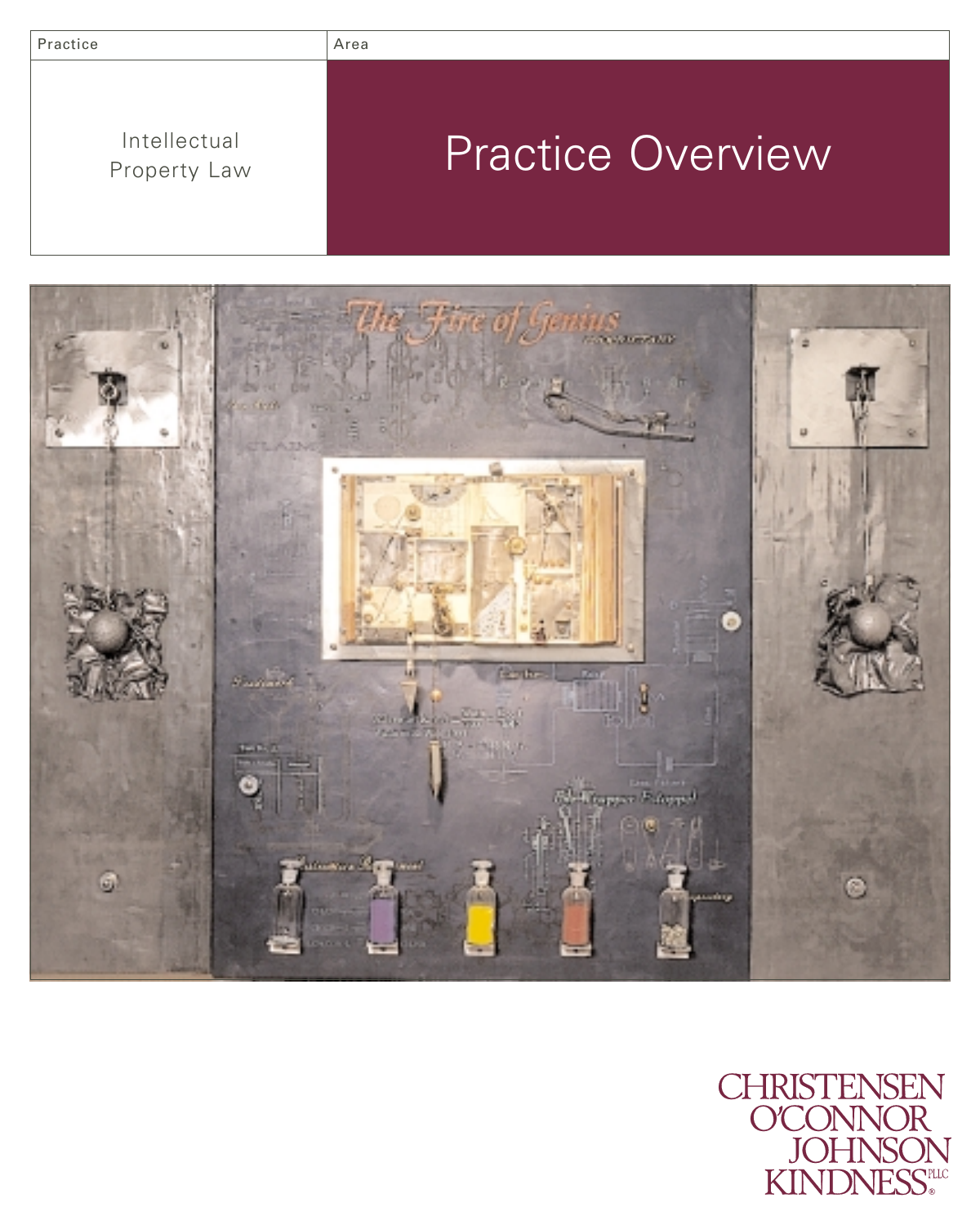## Protecting Ideas since 1929.

Christensen O'Connor Johnson Kindness has practiced intellectual property law—and only intellectual property law—since 1929.

Our single-minded approach, combined with our extensive legal and technical knowledge and comprehensive IP systems resources, enables us to work with you to achieve your objectives as cost-effectively as possible.

We are experienced in every field of IP law, including patents, trademarks, copyrights, trade secrets, unfair competition, licensing, and related litigation.

Because effective legal protection for intellectual property requires a detailed knowledge and understanding of scientific or artistic innovation, our attorneys have graduate or undergraduate training in engineering or the sciences.

What's more, our worldwide network of legal associates assures you of the best protection of your intellectual property around the world.

## Your Partner in Innovation.

Innovation is the driving force behind everything we do, and we put that force to work to help protect your company's most valuable assets: its intellectual property.

To us, that means becoming your active partner in innovation. It's a partnership that extends beyond merely preparing and prosecuting an application. It's providing new and creative approaches to intellectual property evaluation and portfolio development and management.

As your partner, we'll work with you not only to protect your intellectual property rights, but also to wisely exploit and enforce them.

In short, our goal is to learn and understand your business and your objectives so we can develop effective intellectual property strategies that will help you realize its full value. Because that's what an effective partnership is all about.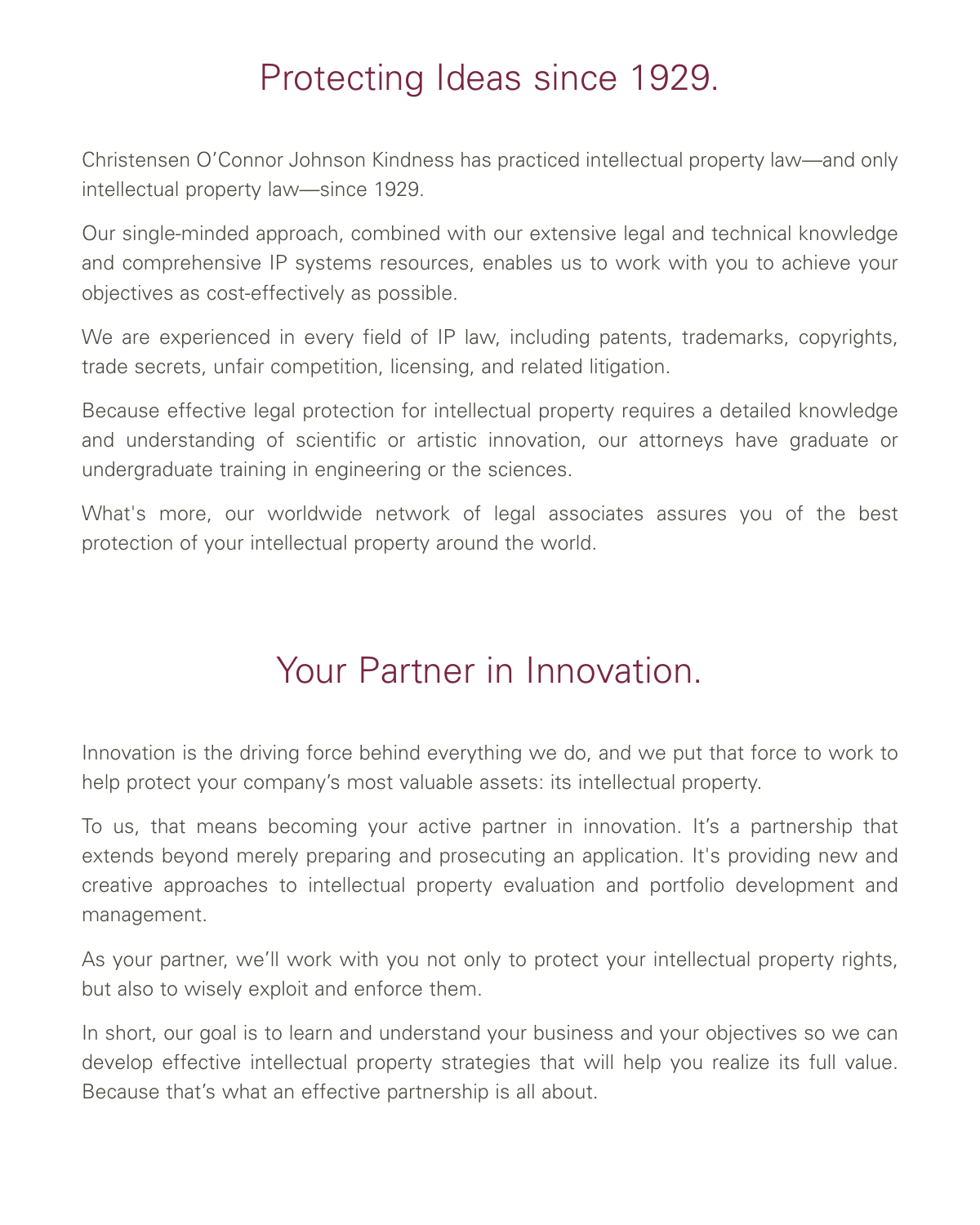## Legal Services

| Areas                                | Summary                                                                                                                                                                                                                                                                                                                                                                                                       |
|--------------------------------------|---------------------------------------------------------------------------------------------------------------------------------------------------------------------------------------------------------------------------------------------------------------------------------------------------------------------------------------------------------------------------------------------------------------|
| Patents                              | • Patentability, patent infringement, and patent validity searches and opinions<br>• Preparation, prosecution and maintenance of U.S. and foreign patent applications<br>· Oppositions, interferences, appeals and other Patent Office procedures<br>• Enforcement letters and other actions prior to litigation<br>• Arbitrations, mediations, and other forms of alternative dispute resolution; litigation |
| Trademarks and<br><b>Trade Names</b> | • Trademark availability, infringement and validity searches and opinions<br>• Preparation and prosecution of U.S. and foreign trademark applications<br>• Trade Name registrations<br>• Monitoring of watch service reports<br>· Oppositions, interferences, appeals and other Trademark Office procedures; litigation                                                                                       |
| Copyrights                           | • Owner searches; infringement and validity searches and opinions<br>• Preparation and prosecution of U.S. and foreign copyright applications<br>• Enforcement letters and other actions prior to litigation<br>• Arbitrations, mediations, and other forms of alternative dispute resolution; litigation                                                                                                     |
| <b>Trade Secrets</b>                 | • Procedures for electronic, physical, and contractual protection of trade secrets<br>and proprietary information<br>• Enforcement letters and other actions prior to litigation<br>• Arbitration, mediations, and other forms of alternative dispute resolution; litigation                                                                                                                                  |
| <b>Domain Names</b>                  | • Domain Name searches and opinions; registrant searches<br>• Domain Name registration application preparation and prosecution<br>• Monitoring of search service reports<br>• UDRP proceedings and other contested agency proceedings<br>• Enforcement letters and other actions prior to litigation; litigation                                                                                              |
| Licensing                            | • Ownership and transfer of rights by employment, licensing, and assignment<br>agreements; nondisclosure, sales, distribution, service, vendor, consulting, intercompany<br>and joint development/joint venture agreements<br>• Licensing in all areas of technology including mechanical, electrical, chemical,<br>biotechnology, and computer software<br>• Court litigation and appeals                    |
| <b>IP Counseling</b>                 | • Development of patent and trademark policies for businesses, including invention<br>reporting and review<br>• Management and expansion of intellectual property portfolios<br>• Education of technical and business personnel regarding intellectual property protection<br>• Education regarding purpose of trademarks, proper application of notices for patents,<br>trademarks, and copyrights           |